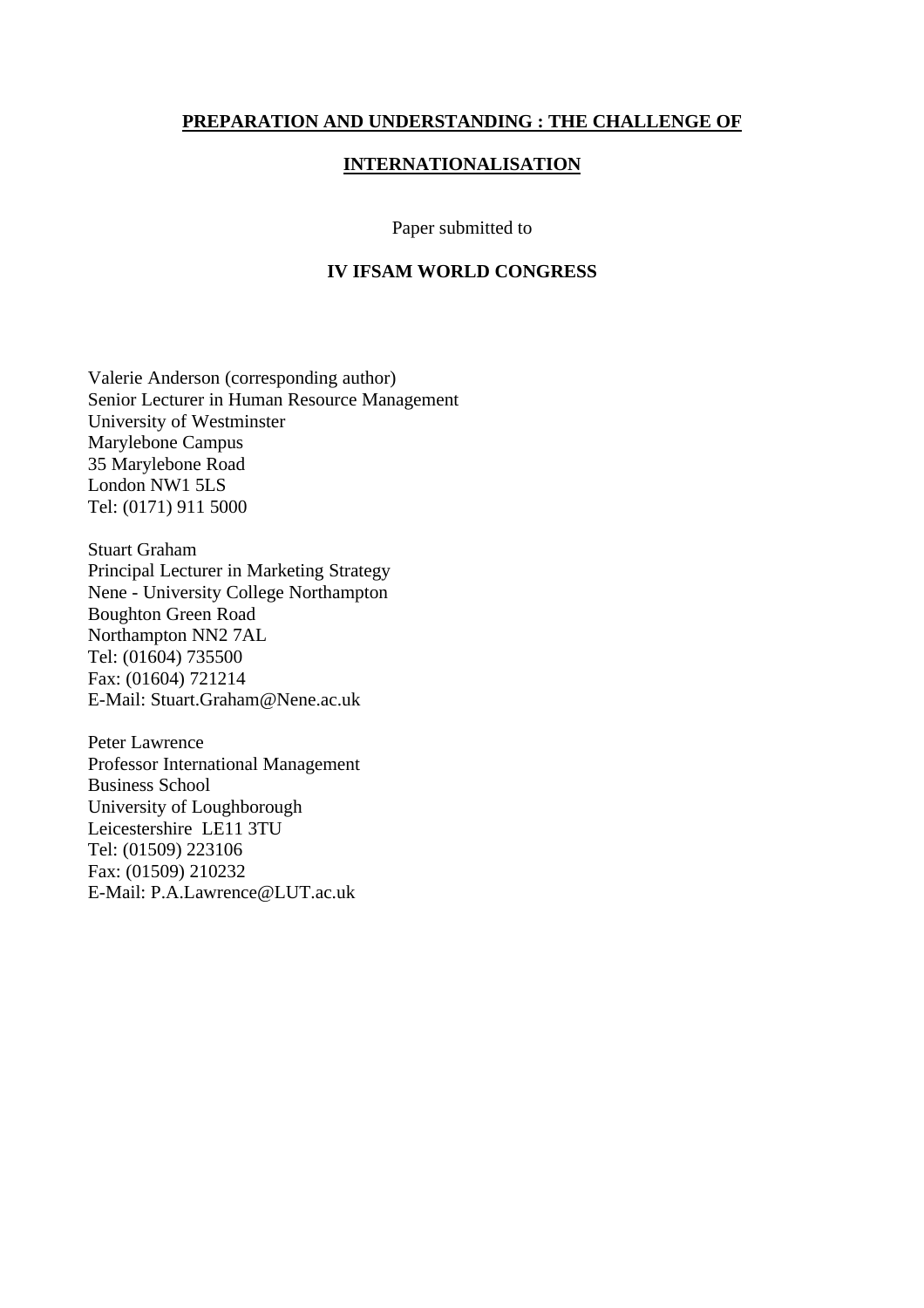# **PREPARING TO INTERNATIONALISE: CORPORATE PREPAREDNESS AND THE NEWLY INTERNATIONALISING BUSINESS**

#### **Introduction**

A survey carried out from Nene - University College Northampton, has investigated the views and values of managers in a variety of countries, including Britain, the USA, and several Continental European countries. One key finding from this study (Lawrence, 1998) is that the managers surveyed are very conscious of the omnipresence of change. They see the rate of change as being faster than ever before, their organisations being transformed, industries merged and re-formed, and business re-configured. These themes run through much of the challenge of internationalisation. For the organisation with expansionist aspirations the move to internationalise the business is but one strategic growth option potentially available. It is, however, an option that has become increasingly attractive over the past three decades as various forces in the global economy have

made it easier for firms to venture abroad (Sundaram and Black 1995). The 'internationalisation of business' has been defined as including the whole range of methods of 'undertaking business across national frontiers' (Young, Hamill, Wheeler and Davies 1998:2). Such an extension of activities, by whatever method, is a growth strategy which is open, in varying degrees, to all business ventures; as Brooke (1996:13) identifies, 'The international company is any firm that conducts business across frontiers, from the smallest of export order to the multi-million pound investment'.

Recognition of the fact that our 'borderless world' (Ohmae 1990) is opening its 'frontiers' to all types and sectors of business is an important one in the cognitive processes of those responsible for planning the future direction of any enterprise. For the multinational enterprise (MNE), conventionally defined as those corporations which own, control and manage income-generating assets in several countries (Hood and Young 1979), such an appreciation is foremost in considering future growth opportunities which exist and their means of exploitation. The international progress of the multi-national corporation (MNC) in such respects has received much attention, for example by Bartlett and Ghoshal (1989) and Doz (1986). The process of internationalisation has also been examined utilising a case study approach, for example by Johanson and Valne (1990) and Edvardsson et al (1993). For small and medium size enterprises (SMEs), however, such an appreciation may necessitate a broadening of their strategic thoughts in terms of both the opportunities which exist, but more specifically, in respect to the strategic implications of pursuing growth via internationalisation.

Clearly, aspirations to initiate growth via internationalisation, or further its progress, have strategic significance whatever the nature of activities involved, size or age of enterprise. Any move towards internationalisation is a strategic expression of outward business intent. For such intentions to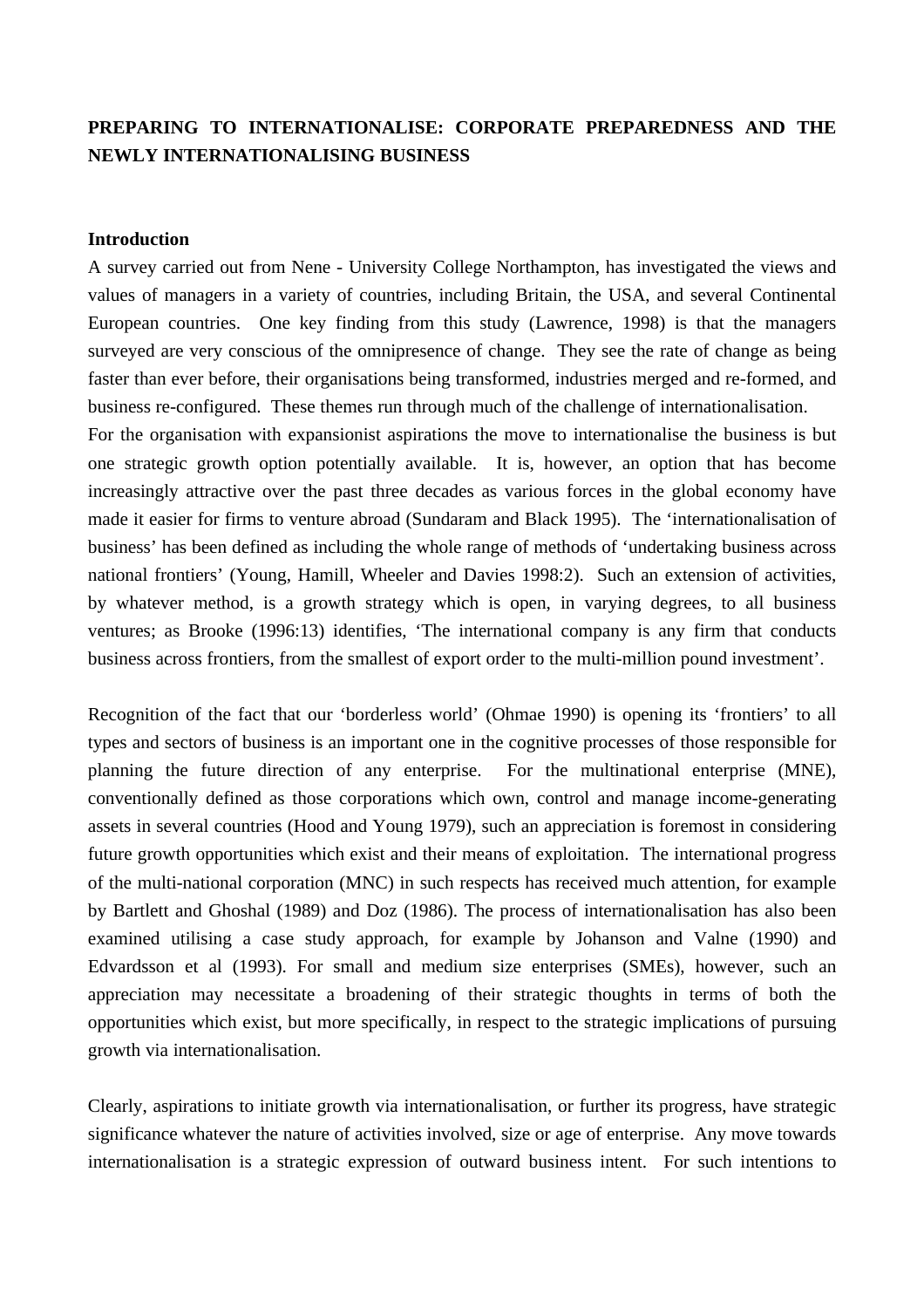succeed, however, and reach ultimate attainment, also necessitates an inward 'state of being', centering upon a position of strategic 'readiness', or what may be termed, the extent of 'corporate preparedness' congruent with the organisation's international intent. A conscious awareness of such a requirement would seem a critical contributory factor in the success of the internationalisation process.

For the established international business its level of corporate preparedness will have evolved, to a greater or lesser extent, as the enterprise increases its cross-national frontier activities. The experiences encountered and processes of change initiated to cope with the novel demands of internationalisation will, in many instances, have been lost in the annals of time or by changes in key personnel originally involved in the initial decisions. These early occurrences and 'awareness' dimensions concerning the internationalisation of business are important as they indicate the process of development associated with specific organisations. Of greater significance, however, is that they can provide generic learning points for internationalising companies in a broader sense, particularly for those in the early stages of their international development processes.

It is within the context of 'corporate preparedness' for internationalisation, and with a focus upon learning from the level of awareness in newly internationalising business, that this paper is framed. The paper centres on the experiences of a sample of newly internationalising companies, of various types and sizes, all in the early stages of 'internationalising the business' as part of their growth strategies. The study seeks to inquire, through the recounted events and critical incidents experienced by key decision-takers, into aspects of 'corporate preparedness' in the pursuit of growth via internationalisation. The inquiry aims to identify the means by, and extent to which the organisations studied achieved some state of corporate preparedness regarding their internationalisation. The investigation is structured around three research questions. First, by what processes were internationalisation decisions initiated within the business? Second, to what extent did the level of preparedness affect the successful implementation of the internationalisation decision? Third, in preparation for further internationalisation, what have they learned from their early experiences? In capturing such observations, from newly internationalising companies, important aspects of organisational learning can be revealed regarding the contribution which a clear awareness in assessing the extent of 'corporate preparedness' can make to the effective 'internationalisation of business'.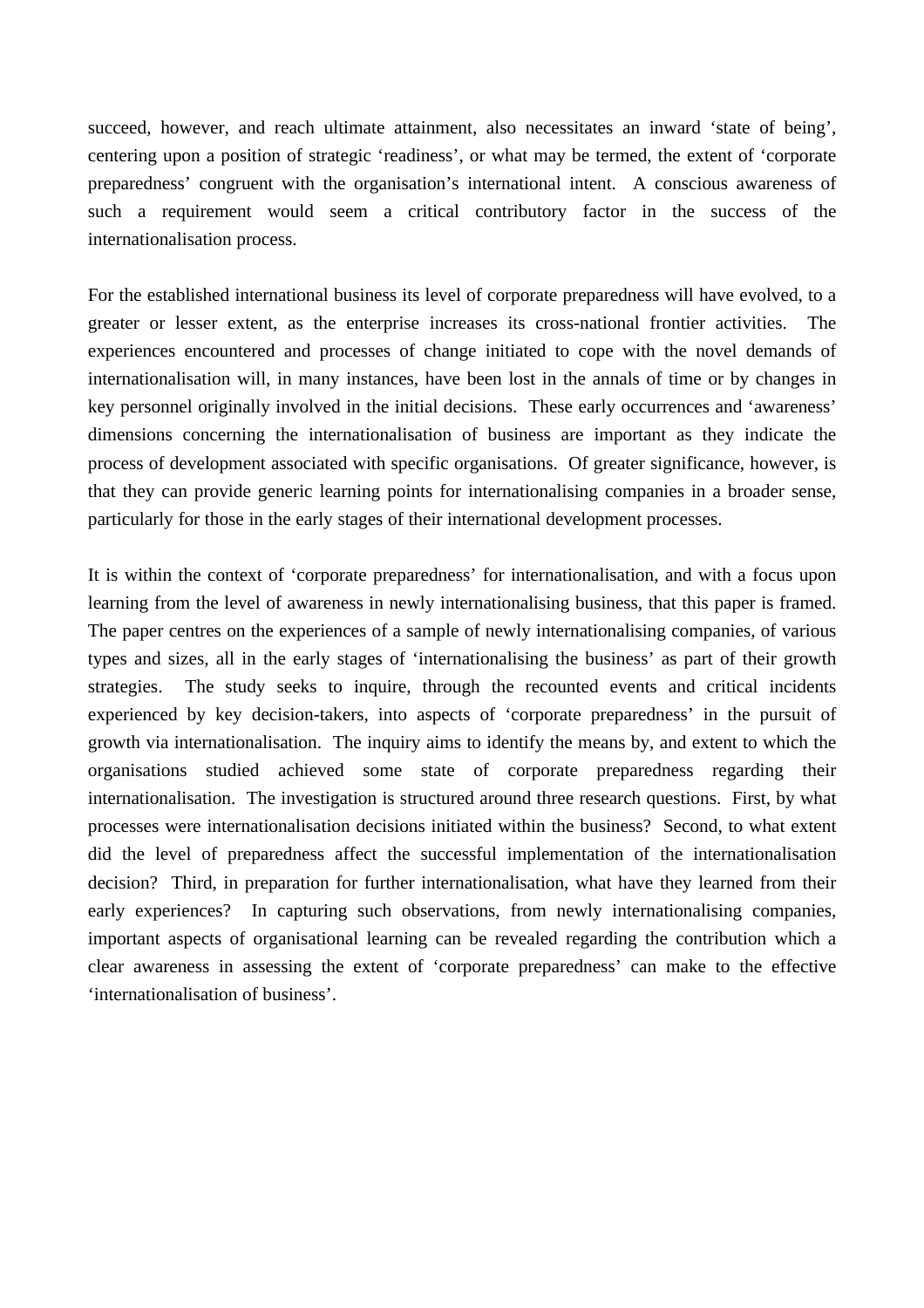# **An Exploratory Study**

The aim of the study, as indicated, was to inquire into the experiences of newly internationalising businesses regarding their 'preparedness' for such a strategy of growth. The inquiry centred upon a small sample of companies which formed the basis of an exploratory study. The findings of this initial investigation, presented in this paper, will be used to undertake a more comprehensive study of the subject in the future.

Using alumni contacts a sample of 16 companies was established as a basis for primary analysis. These companies, detailed in Figure 1, represented a broad variety of products and services including food and agriculture, leisure, financial services, microcomputer subsystems, perfume/fragrances, office furniture, software design and distribution. The main criteria for inclusion in the sample was that each company had been involved in some form of international activity for the first time during the past ten years. The rationale being that the detailed experiences of such comparatively recent international forays would still be recountable by those closely involved in the internationalisation of their business, enabling them to reflect on both operational details and emotive feelings associated with the process.

For the purposes of the exploratory study, 'internationalisation' was defined as active involvement in any one of the following:

- establishing a 'greenfield site' abroad
- establishing a manufacturing facility in another country
- establishing sales/service centres abroad
- cross-border merger or acquisition
- being the object of a cross-border acquisition
- cross-border joint venture or strategic alliance

The simple act of exporting a product manufactured in a domestic plant by means of agents who are nationals of the foreign country to which it is being sold was deliberately excluded as representing an international activity within the study. Exclusion was on the basis of how significant such export activities would really be in terms of organisational development and change. As Davidson (1982) suggests, exporting will only impact significantly on the company concerned when these export sales come to a substantial of all sales. Baker (1985) even cites a considerable body of evidence to support the claim that many organisations consider exports as a means of managing seasonal demand fluctuations in the home market, or as a mere outlet for excess productive capacity. Whilst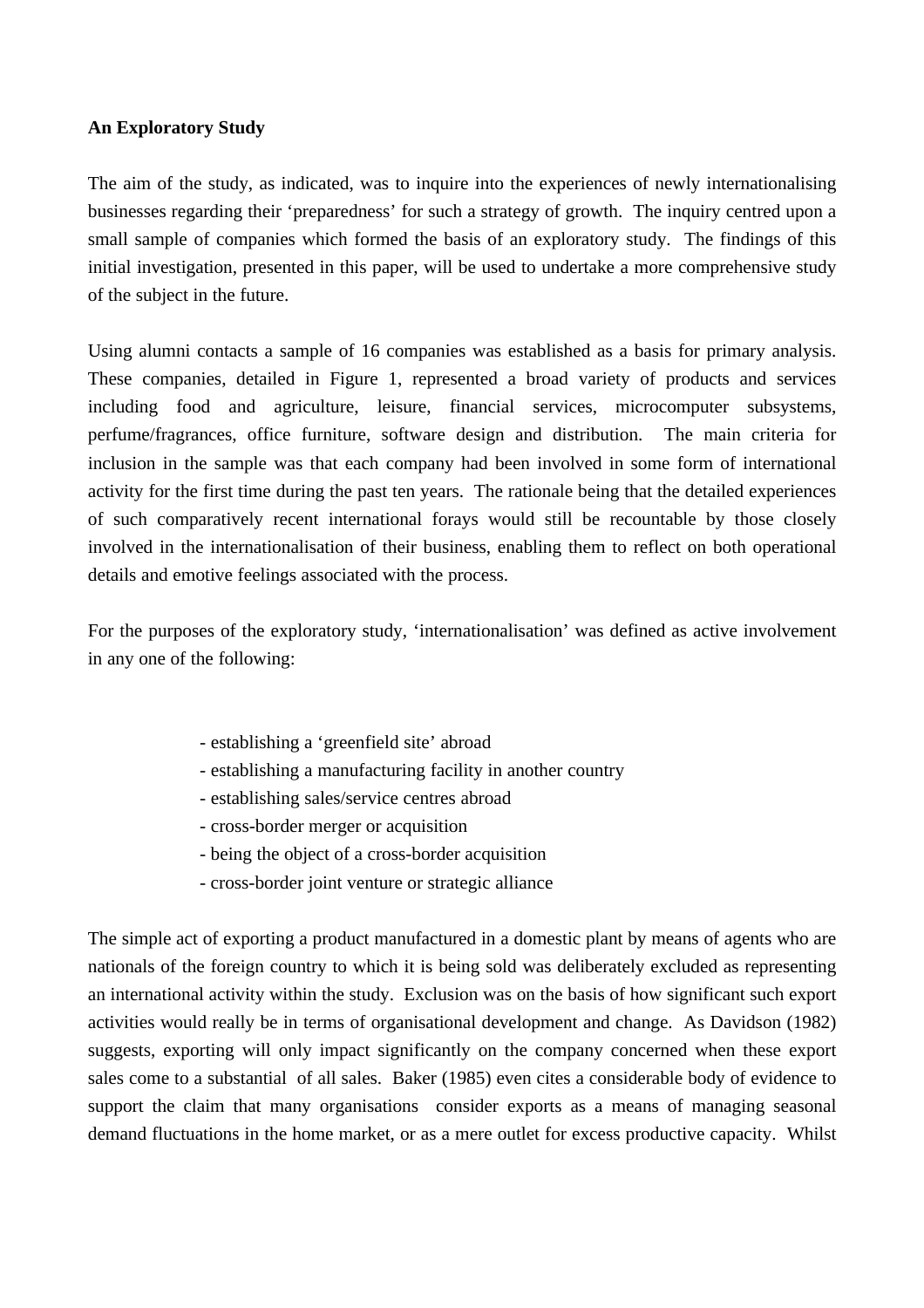exporting does represent a form of internationalisation, we questioned the actual effects it might have regards the extent of corporate 'preparation' required to embark upon such an initiative.

Data for the study was obtained through semi-structured interviews with a senior executive from each of the organisations represented in the sample. The interviewees had all been party to the internationalising decision and its subsequent implementation, and so were in a strong position to reflect upon various aspects of their organisation's 'corporate preparedness' for such strategic developments. Within this context, the interviews explored issues relating to the three research questions identified earlier. The study sought to establish prominent themes and factors relating to the extent of an organisation's 'corporate preparedness' in pursuit of internationalisation, and its relationship to success in the 'internationalisation of business'.

### **Deciding to Internationalise**

The various stages of an organisation's pattern of development associated with growth and its ability to learn and adapt to new situations, thus changing aspects of its character, are important determinants in preparation for the internationalisation of business. In deciding to internationalise, the level of maturity and the experience of the organisation are factors to be taken into consideration regarding the general degree of preparedness which may exist. Siropolis (1994) proposes a basic four staged pattern of growth in terms of the development of a business, 'prebirth', 'acceptance' (infancy), 'breakthrough' (growing up) and 'maturity' (adulthood). The organisations within our sample can all be categorised as being in the latter two stages of their general growth developments. Although most were well established in respect to the length of time they had been in existence, the majority considered themselves to be in their infancy or still growing up internationally, still attempting to 'breakthrough' and learning to cope with associated development aspects of the process.

Thus, whilst the organisation may advance generally in its organic development, it may well, in effect, return to a previous evolutionary stage in terms of its real preparedness when deciding to embark upon early internationalisation ventures. The model proposed by Greiner (1972), where there are a number of evolutionary growth stages in an organisation's life, each followed by a revolutionary crisis phase signalling that period of natural growth is concluded, provides another illustration of this phenomenon. Greiner portrays such development as: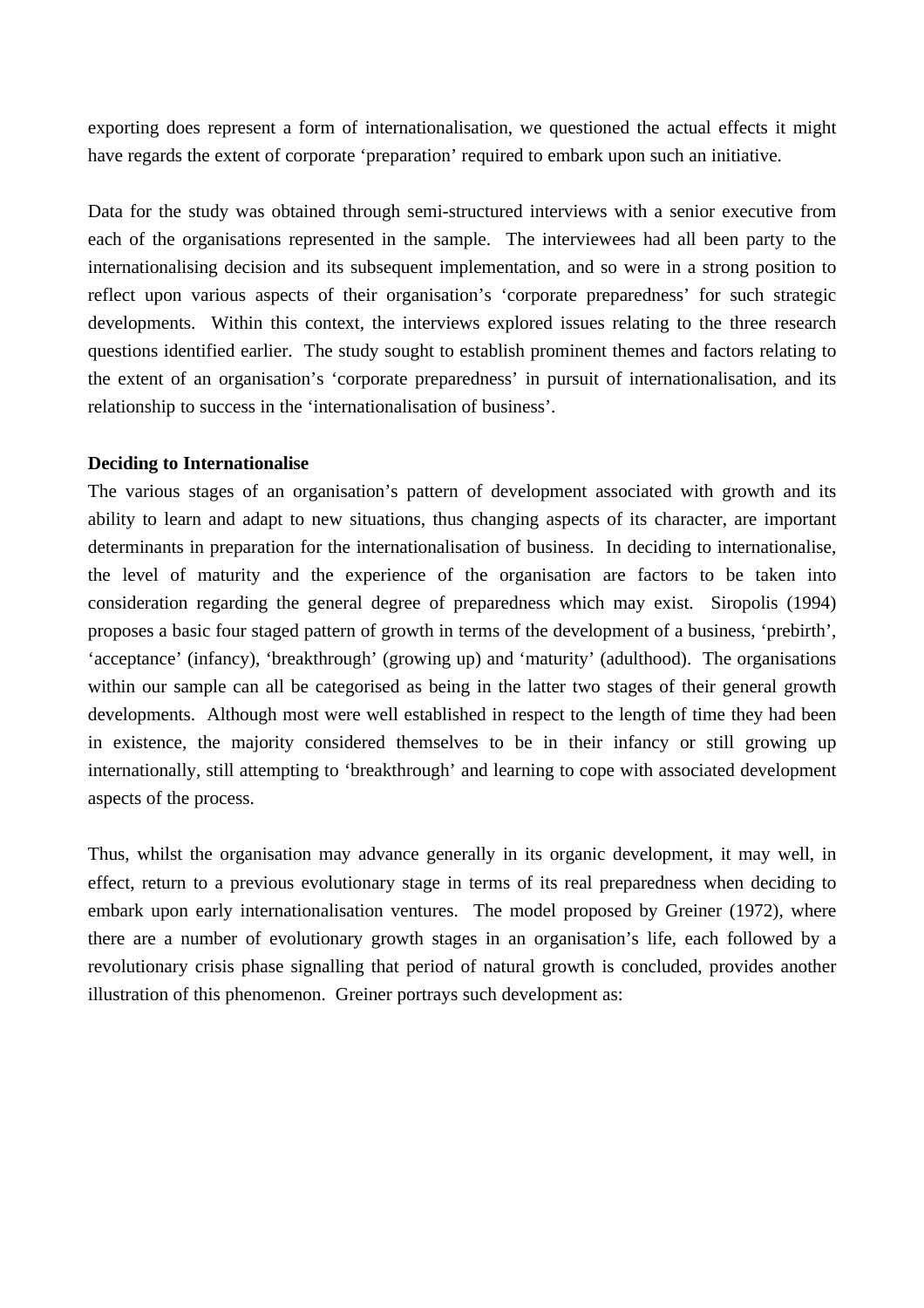- Growth through creativity : Crisis of leadership
- Growth through direction : Crisis of autonomy
- Growth through delegation : Crisis of control
- Growth through co-ordination: Crisis of red tape
- Growth through collaboration: Next level of crisis
- 

Again our sample organisations had moved through the early growth stages regarding their general development, but there was evidence to suggest that some had returned to these initial stages, regarding potential 'crisis' points in terms of their 'corporate preparedness', as the process of internationalisation began. One such example was the fragrance company, number 2 in the former listing. The MD was very much the creative force behind the organisation which had secured a strong position in the UK market and was exploring international opportunities. Having considerable international experience, from previous companies, he recognised the potential of the Far East market. To develop this market he decided to relocate himself to Hong Kong for a two year period. The UK operations were to be run by a newly appointed director in his absence, even though much of the operation's success to-date was due to a very strong company culture centred around the MD. The move to internationalise the business through the presence of the founding MD in the target market was potentially putting the entire venture at risk through a crisis of leadership. Managerial preparation for internationalisation was perhaps not as detailed as required in the circumstances.

Bhattacharya (1981) in his corporate life cycle model puts forward four stages of development starting first with a period of early struggle, moving secondly to one of motivation, thirdly to complacency, and ultimately to the degeneration of the business. What is important is that a lack of effective planning and preparation for internationalisation can move a domestically successful venture into a position of vulnerability in its life cycle. Take the food processing company as a case in point. Having entered the German market from a position of strength in the UK and a period of 'motivation' in the company's development, earlier preparation deficiencies had turned an apparent glowing opportunity into a "disastrous catalogue of events" in the words of the M.D, culminating in the decision to withdraw as the losses incurred were too substantial. The international experience had moved the company towards 'degeneration', as the Chairman commented, "If I had been able to spend as much time on the business development of the UK operation during this three year period instead of fighting for survival abroad then we would have probably had an even better business here in Britain".

Whilst the stage of an organisation's development impacts upon the extent of 'corporate preparedness' for internationalisation, the decision-making characteristics demonstrated also reflect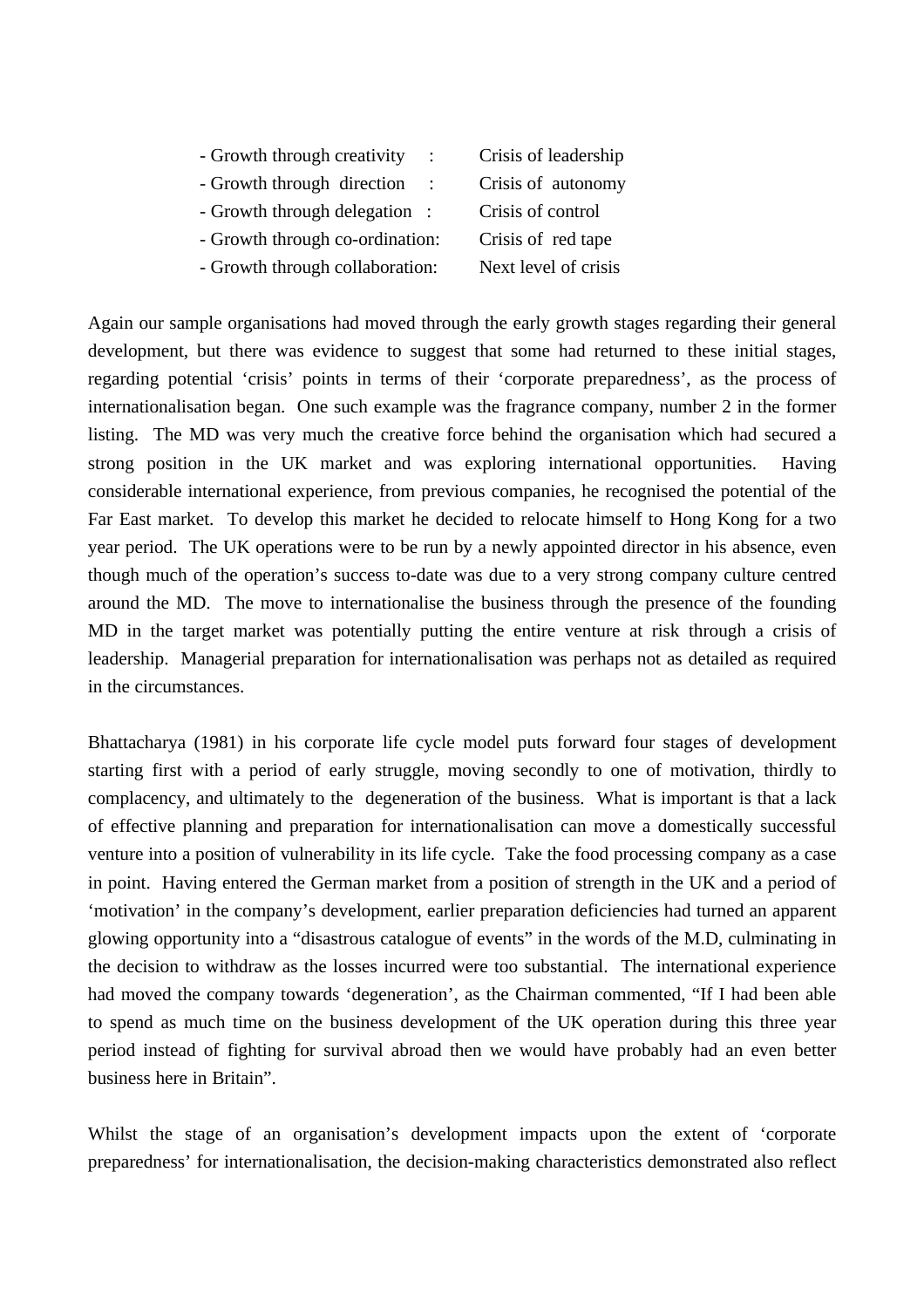dimensions of preparedness. The intention to 'go international' represents a strategic decision. Such decisions involve some form of investment, be it in physical assets or human resources, thus allowing financial quantification to inform the decision-making process. This is very much the rational approach to decision-making which Grant (1991) argues is becoming increasingly important in global markets with competitive pressures for excellence. In contrast, Whittington (1993) suggests that decisions are not necessarily 'taken' but may in fact 'happen'. This reflects a far less rational approach to decision-making but nonetheless one which in reality can account for the manner in which the internationalisation process evolves. Such variations in deciding to internationalise and the associated preparedness for the process are supported by Cavusgil  $\&$ Godiwalla (1981). They propose that, 'During the early stages (in the internationalisation process), decision-making can be better characterised by the disjointed, incremental approach'. As firms acquire more experience and utilise more sophisticated information gathering techniques, their planning and decision-making should assume a more 'formalised character'.

Within our sample there was a mix between quantitatively focused planning and a less formal approach in deciding to internationalise the business. But our findings indicate that the latter less formal, and indeed less proactive approach was far more evident in respect to the level of 'corporate preparedness'. Thus, many of our organisations demonstrated 'opportunistic' determinants in the decision process with openings arising by chance without any real preparation or planned international strategy. Take as an example the microcomputer subsystem manufacturer. The company had its origins in a management buy-out in the late 1980s, which included some established sales subsidiaries in France and America. The move to further internationalise via additional subsidiaries came about merely by chance. One salesman was responsible for working the entire Far East territory. He married a Taiwanese girl and as a consequence spent more time in Taiwan than in other potential Far East markets. He was successful in securing a major contract with the Taiwanese Coast Guard. The order was so substantial that it required on-site representation and considerable training and support for the customer. The ultimate outcome was the creation of a representative office in Taiwan. The internationalisation decision was not 'taken' or prepared for in a formal sense, in effect it 'happened'. Taiwan was entered into by "tripping over it".

Another instance of emotional gratification and executive machoism guiding the internationalisation process was evident within the electronics switches company. To enhance its product range it purchased complementary products from a UK source. This domestic supplier proved to be unsatisfactory and so an alternative American based supplier was secured. Ironically the larger American company then acquired the UK organisation. The internationalisation of the new parent company continued with the further acquisition of a German enterprise, the management of which was left in the hands of the UK operation. As a lead up to the acquisition,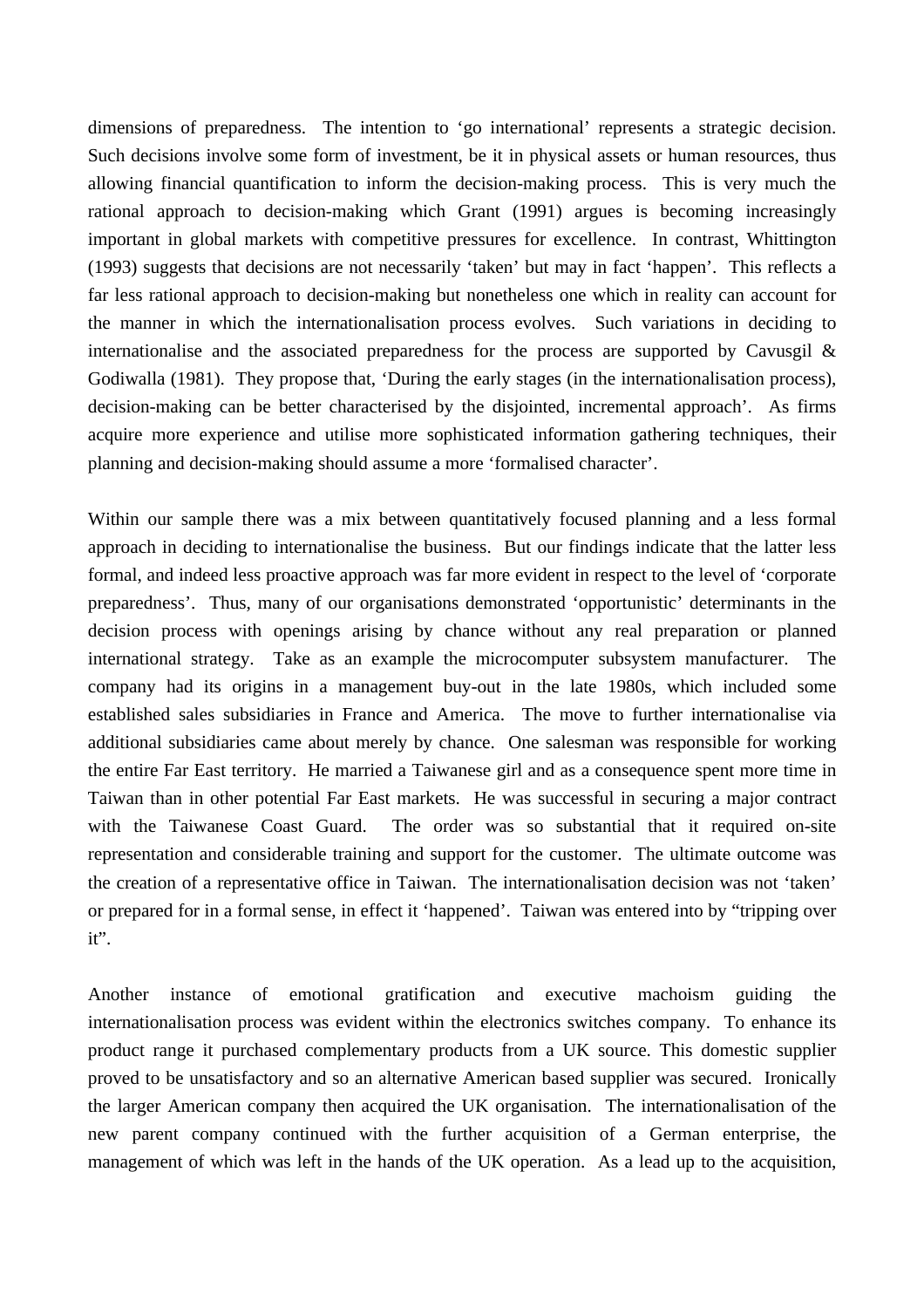the UK CEO visited the German business to assess the desirability of any involvement. His recommendation to the USA was strongly against any participation. Further evaluation was undertaken by independent German accountants. They too recommended against the purchase, as did American consultants. Nonetheless the acquisition still took place! There were some plausible business reasons for the purchase, such as the image and good technical reputation of the German subsidiary but the main driving force behind the decision was that the American CEO in pursuit of internationalising the business 'liked the idea' of buying a company in a principal European country, it was unusual for a company of this size to have a European subsidiary, and he enjoyed having a 'bridgehead in Mainland Europe' and talked about it at the country club. Again the extent to which any significant degree of 'corporate preparedness' to move into Europe was in question. The move was an emotive one which ultimately resulted in the German company being divested.

Thus the findings from our sample organisations would suggest that many newly internationalising businesses initiate the internationalisation decision process by 'opportunistic' means which does not necessarily take account of their actual 'corporate preparedness' for the demands of such organisational developments.

## **IMPLEMENTING THE DECISION TO INTERNATIONALISE**

Our research also indicates that the consequences of a lack of "corporate preparedness" for internationalisation are most visible in the implementation phases of what Leblanc (1994) refers to as the "first landing" stage of the newly internationalising business. In these early stages of implementation, success is dependent on the interplay between market factors, and those which relate to management and control. All of the organisations in our sample experienced problems with the management and control of organisations in other countries and many also indicated a lack of preparedness for market related differences when operating overseas for the first time.

The fresh food company cited already experienced unforeseen implementation problems related with both the market and with the control of their overseas subsidiary. They opened a greenfield site in Germany having undertaken initial research and deciding that Germany had the fastest growing market for fruit juice products. A location in the Rhur valley was chosen which provided potential access for distribution into Holland, Denmark, Belgium and Switzerland as well as substantial grants and funding incentives from the Regional Development Agency. On the surface, therefore, there would seem to have been a level of preparedness relating to the initial decision processes. Operations in Germany commenced in 1989 but problems began almost immediately as a result of the different food retailing practices in Germany where out of town developments are restricted and food retailing tends to be concentrated on small, in-town, discounting stores with limited own-brand products and few integrated distribution systems. In addition the company soon discovered that 30 days is considered "short life" for packaged food products in Germany and the 6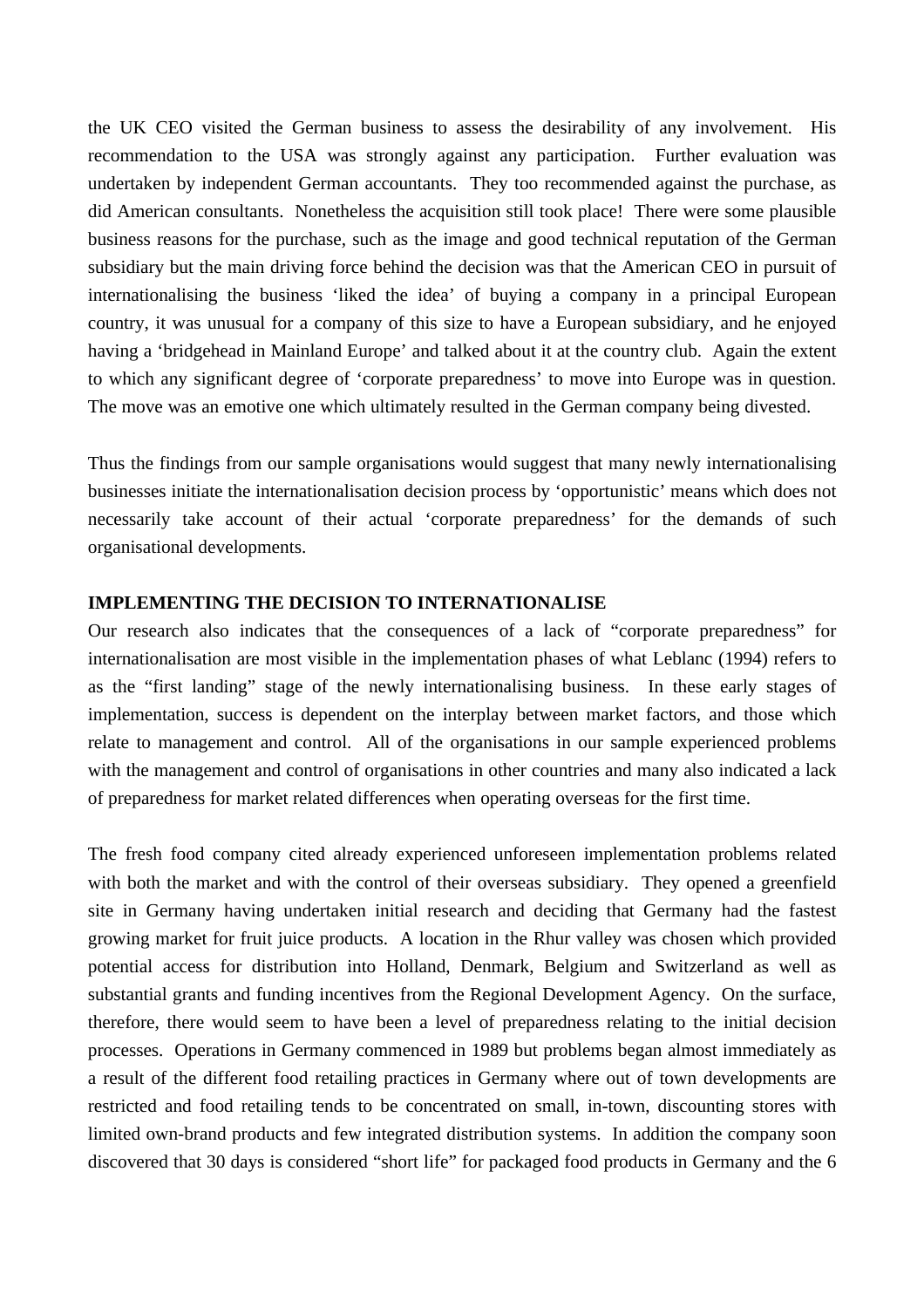day shelf life of the fresh food and juices product being introduced was unheard of and substantial unbudgeted sums had to be spent on advertising. The company was also unprepared for the power structure, rules and regulations which operated in Germany such that they were forced to make further additional financial outlays to satisfy the concerns of the powerful environmental lobby. Employee relations and management of their ninety German staff also proved more problematic than they had anticipated with the need for more expensive employment packages and the need to abide by legislation which made it much harder to dismiss poor performers.

The scaffolding company in our sample provides a further example of the consequences of lack of corporate preparedness relating to both market awareness and management control. This company is German owned and the MD was headhunted in 1993 specifically to develop a UK Greenfield operation. At the time of his selection the British MD was conscious that "they knew more about me than I knew about them". This level of knowledge did not extend to an understanding of UK market conditions within construction and scaffolding in the UK, however. The parent company attitude, at least as perceived by their British subsidiary was "if it's good enough for Germany, it's good enough for you". Thus the parent company failed to understand UK building and scaffolding regulations and employment practices and expected their approach to be automatically applied in the UK. The German parent company, mindful of strict German environmental controls at building sites expected considerable management effort to be expended in ensuring orderly and tidy site operations, a feature which was consistently misunderstood in their British subsidiary where busy (or chaotic?) sites with rapid response times are the norm. Other management and control aspects of the subsidiary operation were symptomatic of a lack of common understanding between subsidiary and parent. Immediately prior to the interview for this research, for example, the MD had been instructed by his parent company to communicate that future bonus payments would be discontinued for all employees. Whilst the relatively higher German wage rates would slightly diminish the impact of this in Germany, the UK MD was well aware that this would render UK wages unsustainable, exacerbating an already existent trend to sickness absence and "moonlighting" amongst the UK workforce. The nature of decision making processes was also an area of tension and frustration in this small company. In the three years of the operation the UK MD submitted numerous reports, forecasts, business plans and justifications for proposed developments only to discover that decisions would be made based on "one side of A4" and after lengthy verbal discussions (which he rarely won). No consensus about business systems, policy, operational or financial management was ever reached and after three years the UK operation was finally disbanded by its parent company.

Our research also indicates how a lack of market knowledge by a parent company can be used to good effect to evade many of the implications of being "a subsidiary". One of the Financial Services companies in the sample was acquired by a foreign company. The power relationship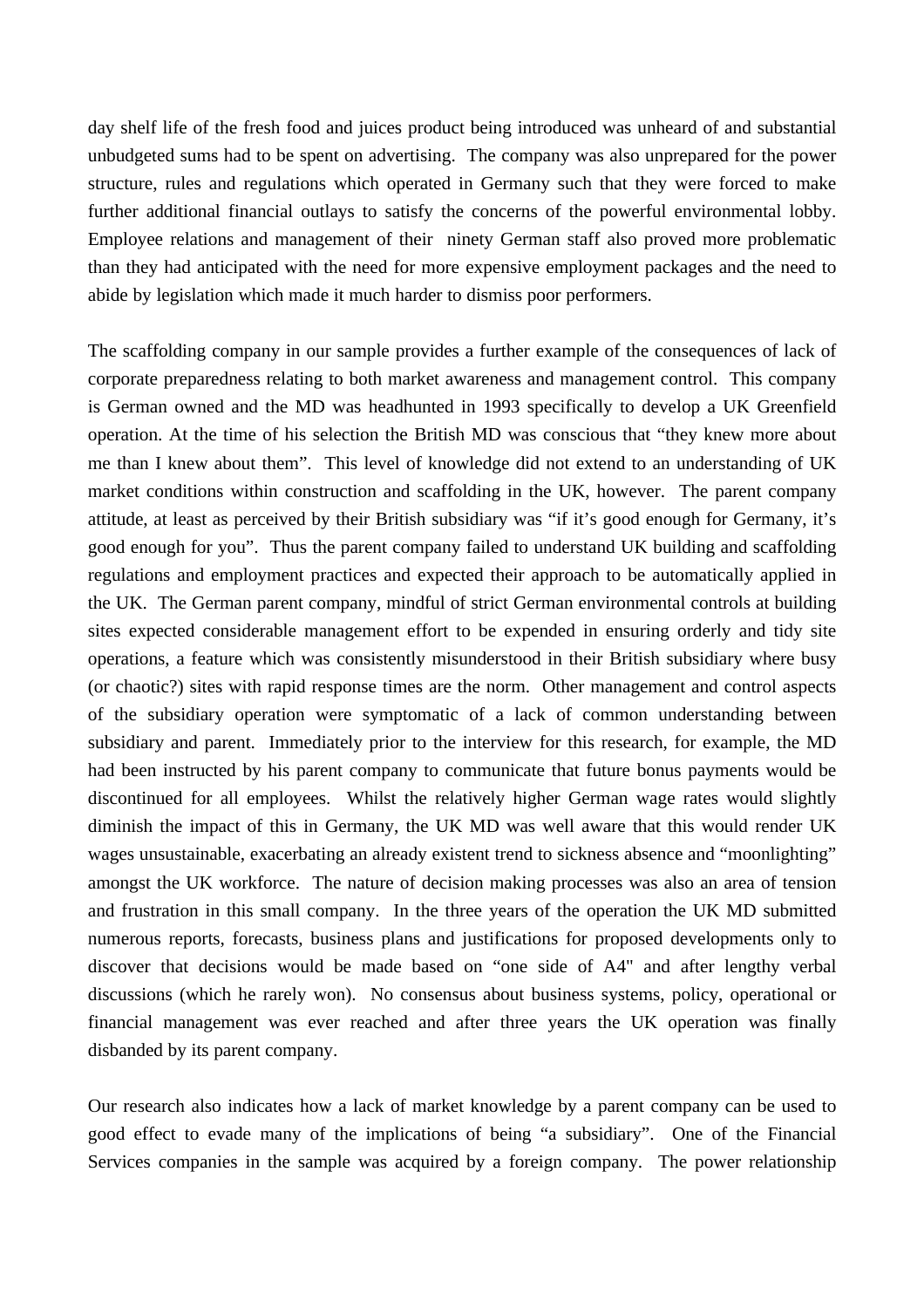between parent and subsidiary was gently but quickly neutralised, however, until the relationship became "more like a partnership than an acquisition". This process occurred when it was realised that the parent company had no knowledge of the European markets and was heavily dependent of British advice. Additionally, financial regulatory systems meant that products from the new owner were prohibited from being sold in the British market but British products could be sold in the new owner's domestic market. The subsidiary was, therefore, able to redefine the nature of the power relationship with the new parent company.

Other companies within the sample had less problems with their product or service compatibility with the market and so, it would seem were more corporately prepared for their international venture. None the less every organisation we visited experienced a number of difficulties in learning to manage and control their overseas operation. The weighing and measuring instrument company, for example, which had been owned by three different parent companies over a twenty year period, was part of a multinational, Swiss owned group at the time of our research. The MD described the early experiences of being part of this group as one of chaos and cultural confusion as he was constantly unsure about which of his conflicting objectives had priority and which of his Swiss "visitors" had most authority. After some time, however, he learned to separate the unsolicited advice of his parent company from their camouflaged instructions. Through ensuring that targets known to be mandatory were met he was able to ignore the others and "refuse to pander to this love of theirs of lengthy discussions around huge reports and charts". At the same time he created his own local culture focused on targets which he generated. Thus he set about managing "ahead of the parent", anticipating what they might ask for and offering it, whilst at the same time focusing on areas in which the parent is less expert and so "cutting off" potential interference in these areas.

This UK company at one stage also established a subsidiary company in Ireland and so experienced the parent - subsidiary relationship phenomenon "both ways" at the same time. Ironically, given their experience of being managed by a foreign parent, they found the different cultures between the UK company and their Irish subsidiary made managing the company almost impossible. The MD described the relationship as one dominated by poor communication and very little agreement in practice on financial controls and reporting patterns. In the end, after substantial losses had been incurred, the subsidiary was sold to another Irish company.

Another of our larger companies, the leisure organisation, undertook their first "foray" abroad in a measured, well researched and prepared way. Those involved had experience of operating internationally when they had worked in other organisations and the process went smoothly. Problems occurred, however, after the "high level" work was completed and operational (middle) management decisions became dominant. Middle managers, according to their MD, were entirely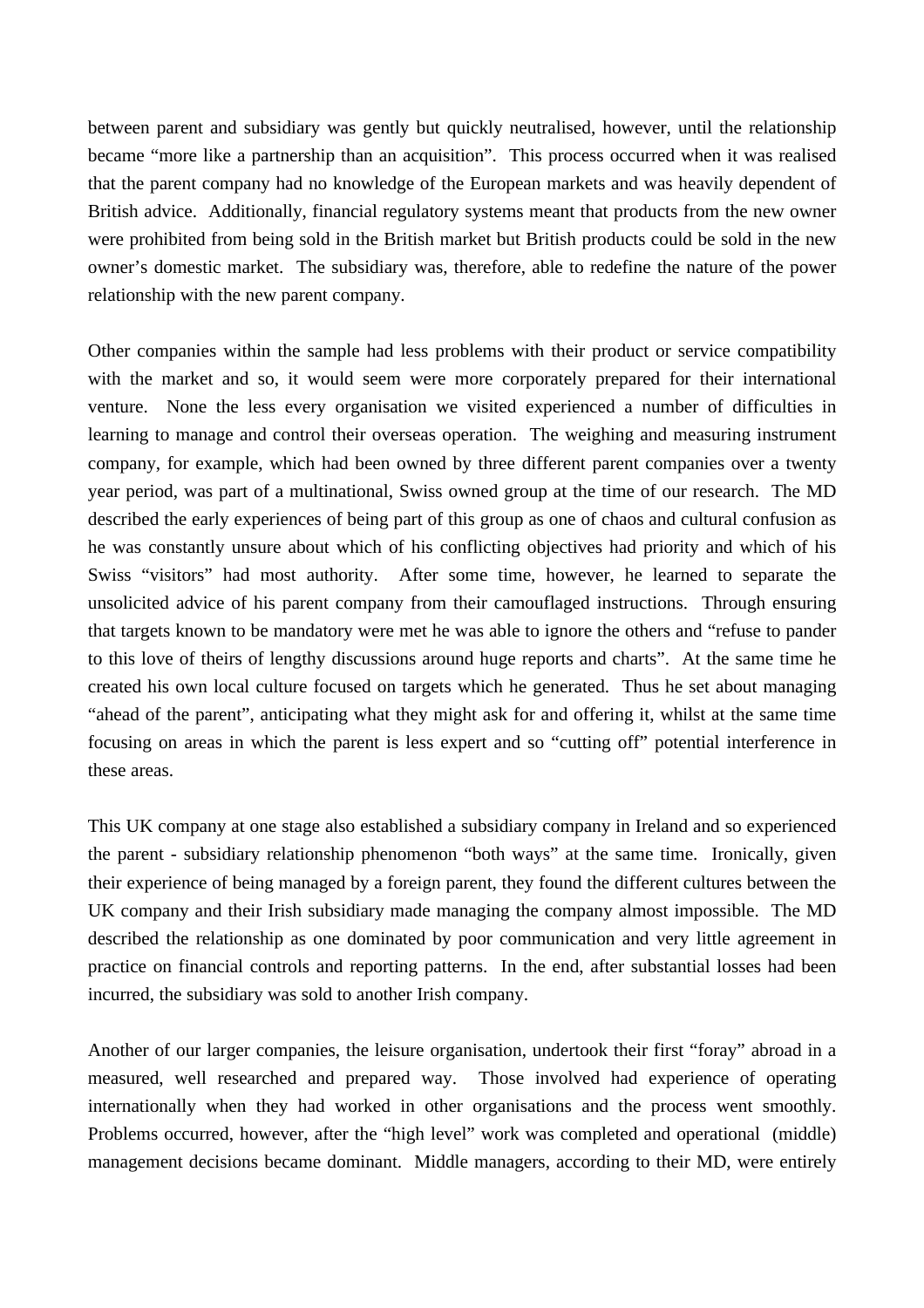unprepared for the different ways of doing business, and the different work practices and cultural assumptions which operated in the host country. This led to high levels of frustration and poor business performance which lasted until a competent local manager was recruited, given a direct reporting line to senior managers, and allowed the freedom to operate appropriately in the new market.

On some occasions management and control difficulties were so extreme that the will of the parent company was successfully subverted for long periods of time. The Office Equipment company from the sample, for example, having acquired a production operation in France found that the French CEO would not allow the British Finance Director to talk to his French opposite number. Indeed British visitors were not allowed to walk around the factory without the French MD there to mediate all communication. When a downturn in business required redundancies to be made they discovered that the legislation in France gave them less control than they wanted over whose jobs were cut with the result that they lost long serving, skilled craft workers and their French organisation was under-skilled when the business environment improved. Even after improvements had been effected it took the British company eight years to integrate the product lines of the French and British companies.

Yao-Su Hu and Warner (1996) argue that the successful management of internationalised businesses requires skills, competences and capabilities which go beyond "codified" knowledge, models and procedures. They argue that in addition to the "codified" understanding of tangible factors such as market conditions and labour legislation, successful leveraging of competitive advantage requires "tacit" knowledge and understanding. This is much harder to acquire or transfer in newly internationalising business because of its complexity and context dependent nature. Our research suggests that this can only be acquired through experience, trial and error and is consistently overlooked during initial consideration of corporate preparedness. Even those companies in our sample whose ventures abroad were ultimately successful recounted that it took much longer than they had anticipated to bring their decisions to fruition. In addition to developing intercultural competence, therefore, the companies in our sample demonstrate the need for greater corporate preparedness for the management of complexity and ambiguity over a sustained period of time.

### **Learning to Internationalise**

Wilson (1992:7) suggests that 'The leitmotiv of modern management theory is that of understanding, creating and coping with change'. From the experiences of our sample organisations, the notion of the management of change was a key element they had to learn to cope with in the process of internationalisation. In learning to internationalise, new ways of thinking and managing were required. The demands were for what Senge (1996) terms 'generative learning'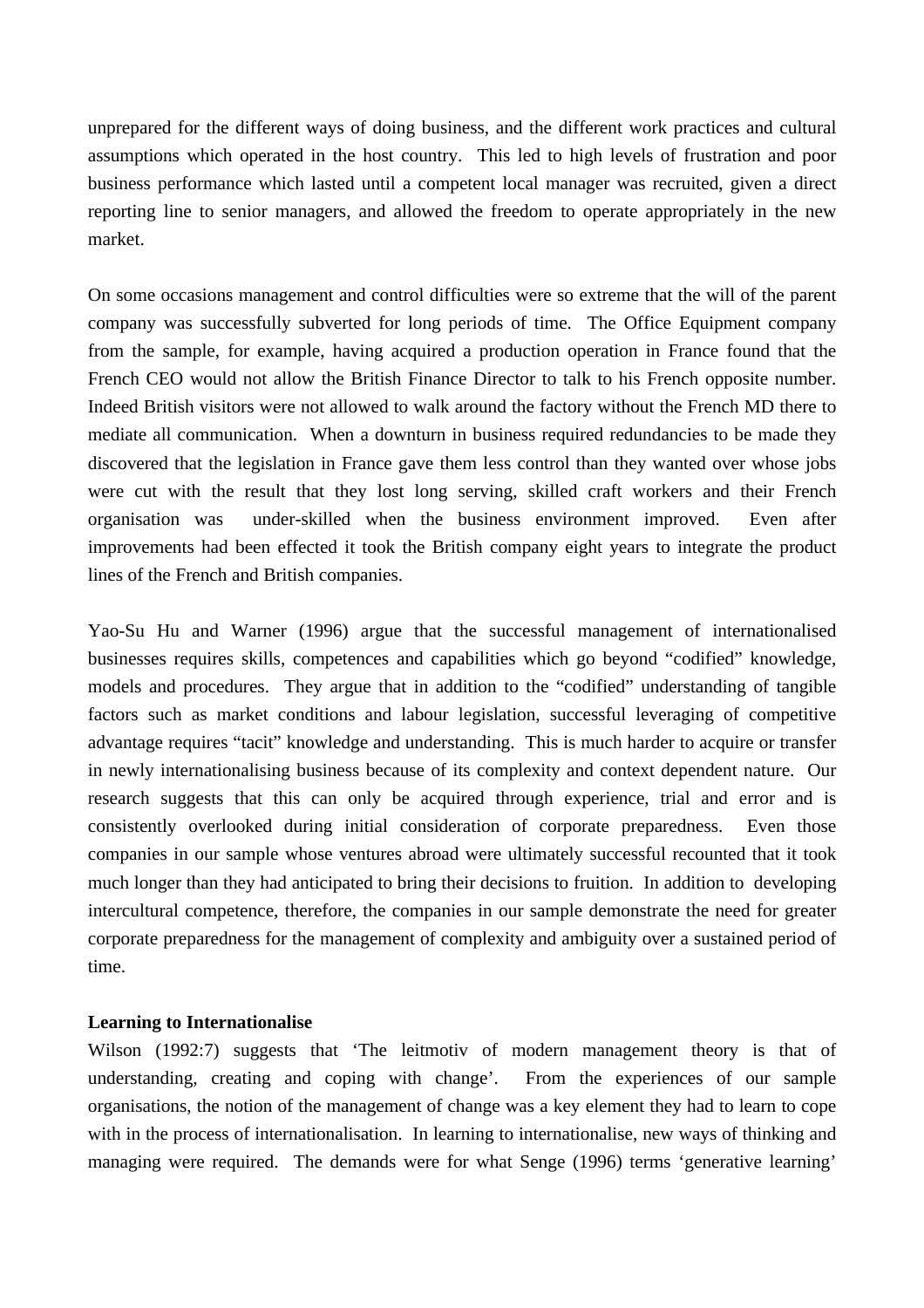necessitating 'new ways of looking at the world' to enhance the management of the organisation. Such changes in perspective centred upon the new demands faced in their working environment, both internal and external, created by the international strategies pursued.

None of the organisations within our sample, even those which had endured severe problems from the internationalisation process, said "never again" to the possibility of further investment in a foreign venture, although all, in one form or another, agreed that they would learn from their early experiences. Some reported that 'next time' they would think harder and proceed slower. The findings from this study suggest that the lack of clearly defined international objectives and business plans moves the decision making process towards one of operating via instinctive actions arising from opportunistic incidents. The lack of such planning results in speculative developmental growth which the organisation is less than prepared for in real terms. Whilst this may produce some desired results in the early stages of internationalisation, for example growth in sales and organisational size, one would question the longer term effectiveness of such a pragmatic approach. Indeed the negative implications of such developments can impact relatively quickly upon the organisation as experienced by certain firms within the sample.

Another common learning point centred upon the need to recognise the type of information required in the preparation and implementation stages of the internationalisation process. All too frequently there was a recognition 'that there were things that it would have been useful to have known at the time'. Such information related to regulatory differences, conditions of employee service (and dismissal), trends in overseas markets, differences in distribution systems and delivery practices, norms regarding credit and discount procedures, and so on. The result of many misplaced assumptions that "abroad" would be much the same as the domestic market was a series of nasty surprises and a rude awakening to the fact that adequate preparation had not taken place. Whilst most companies in the study coped (eventually) with the 'surprises', much of the pain and expense could have been avoided or reduced with more forethought and a different mind set to early international ventures.

With regard to how evaluation of the international experience was considered, reflective learning was apparent within the organisations studied. There were certain differences between the way in which some international moves were justified at the point of inception and then ultimately evaluated after the event. In several instances at the outset the emphasis tended to be on tangible business gains - on the expectation of enhanced market share, greater turnover, increased profitability - even if in some cases this was a "smoke screen" for more emotional gratification based reasons. In evaluating the experience after the actual event, and the passage of time, there was often more emphasis placed upon qualitative and less tangible considerations. So that in their retrospective evaluations, executives made reference to the company's image or standing having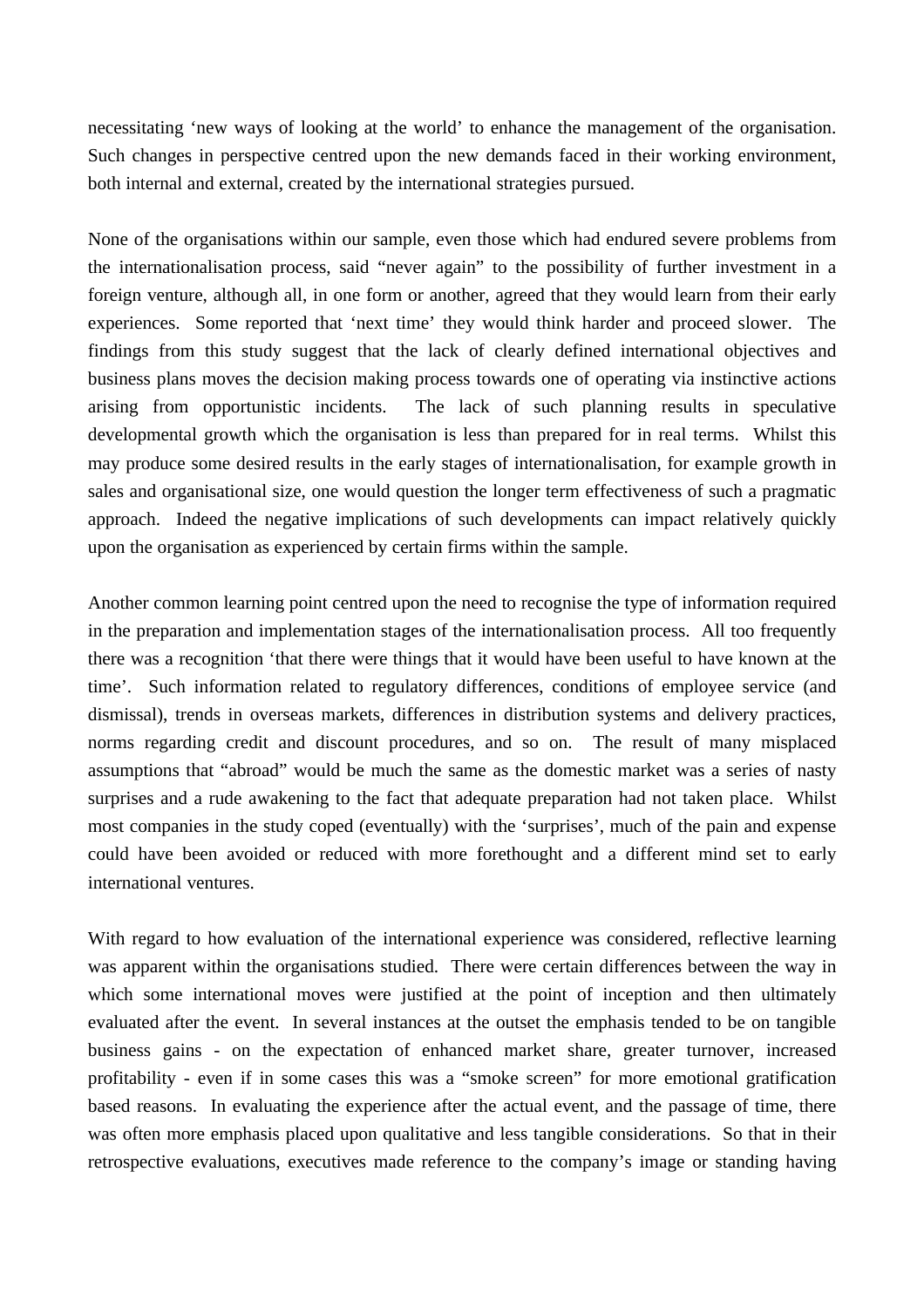been enhanced, to benefitting from the partner's design flair or R&D capabilities, to the development of greater cross-cultural sensitivity, or to the benefits in management learning generally. Whatever their reflections, they all thought they could 'do it better next time' because of the initial experiences and the lessons learnt.

The general consensus from our sample of organisations was that internationalisation is a learning based process. It requires good initial planning and continuous attention to detail in respect to corporate preparedness at all subsequent stages for real benefits to be gained from such growth aspirations.

## **Conclusion**

Our exploratory study suggests a number of things. First, the "decision to internationalise" is not always as proactive as this form of words suggests; often it is reactive, inherited, even circumstantial. This in turn may impact on the level of corporate preparedness. Second, internationalisation, especially for the smaller firm with limited managerial resources, is absorbing and may distract attention from domestic operations: there were some cases in our sample when "abroad" impacted on "at home"! Third, companies that make foreign acquisitions may well experience problems of subsidiary control, in ways that we would not have foreseen before we did the study. Finally, our companies often experienced difficulties of implementation in the early stages, which in turn seemed to stem from a lack of planning or a lack of knowledge on which to plan. The reference here is to both tacit and codified knowledge. The latter is in principle "acquirable" but was sometimes neglected. The former, tacit knowledge, is of course difficult to acquire since one does not know what one does not know! But even in this case it would be helpful for those involved to expect differences in foreign countries, rather than to assume that all will be the same until some "nasty surprise" arises.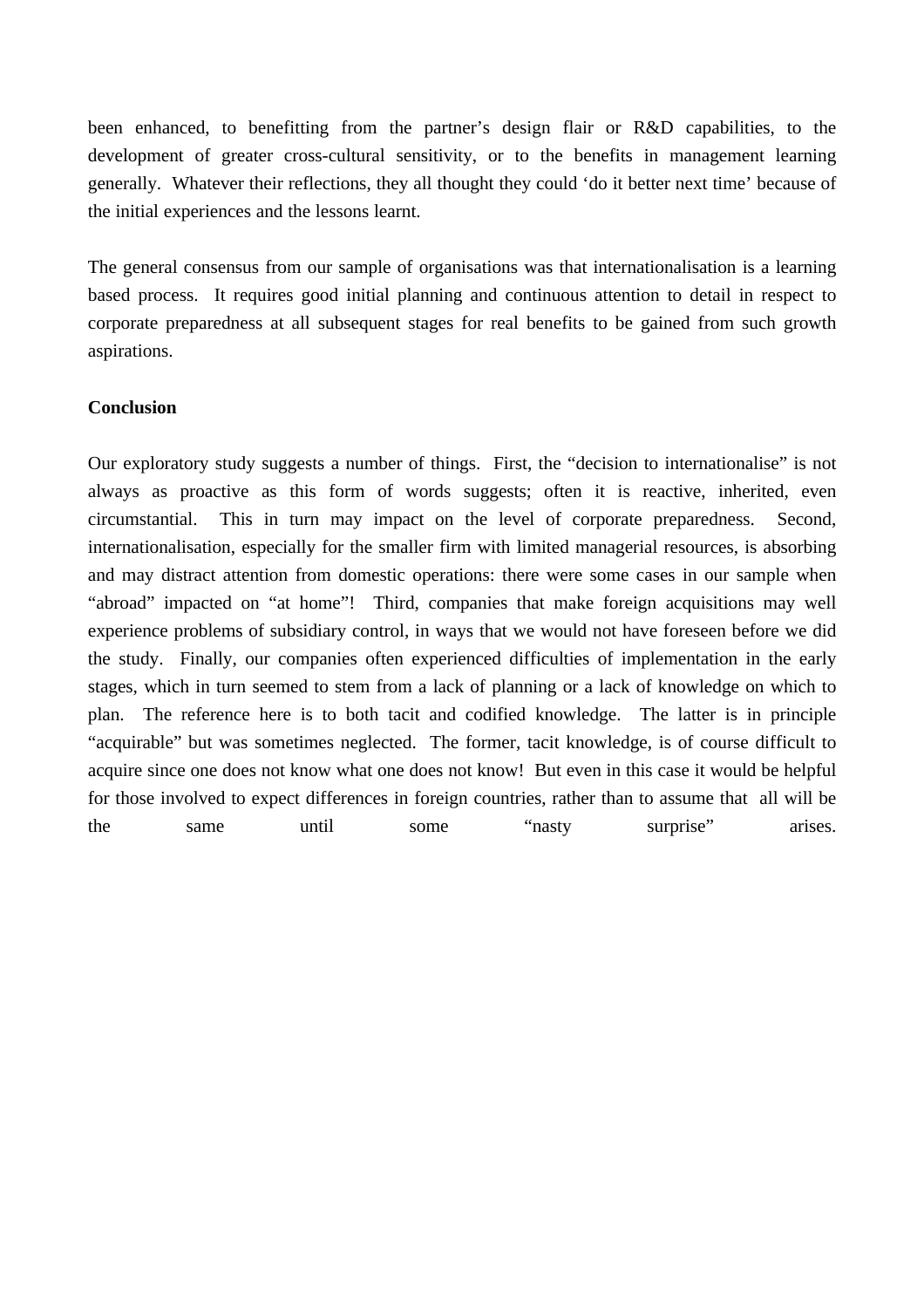# **NEWLY INTERNATIONALISING COMPANIES' SAMPLE ORGANISATIONS**

| Company        | <b>Business</b>  | Turnover    |                |                    | No of Employees |           |        | $Type(s)$ of                     |
|----------------|------------------|-------------|----------------|--------------------|-----------------|-----------|--------|----------------------------------|
| Number         |                  |             |                |                    |                 |           |        | Internationalisation             |
|                |                  | $<$ £5 mill | £5-150 $m$ ill | $>\pounds150$ mill | < 500           | 500-2,000 | >2,000 |                                  |
|                | Scaffolding      |             |                |                    |                 |           |        | Greenfield (foreign              |
|                | Equipment        |             |                |                    |                 |           |        | owner                            |
| 2              | Perfumes         |             |                |                    |                 |           |        | Greenfield                       |
| 3              | Software         |             |                |                    |                 |           |        | Subsidiaries                     |
| $\overline{4}$ | Scientific       |             |                |                    |                 |           |        | Subsidiary, Subjected to         |
|                | Instruments      |             |                |                    |                 |           |        | acquisition(s)                   |
| 5              | Leisure (Clubs)  |             |                |                    |                 |           |        | Acquisition                      |
| 6              | Millers & Bakers |             |                |                    |                 |           |        | Joint Venture                    |
| 7              | Electronic       |             |                |                    |                 |           |        | Cross-border merger, followed by |
|                | Switches         |             |                |                    |                 |           |        | cross-boarder acquisition        |
| 8              | Food Equipment   |             |                |                    |                 |           |        | Acquisition                      |
| 9              | Leather          |             |                |                    |                 |           |        | Greenfield                       |
|                | Production       |             |                |                    |                 |           |        |                                  |
| 10             | Digital          |             |                |                    |                 |           |        | Subsidiaries                     |
|                | Electronics      |             |                |                    |                 |           |        |                                  |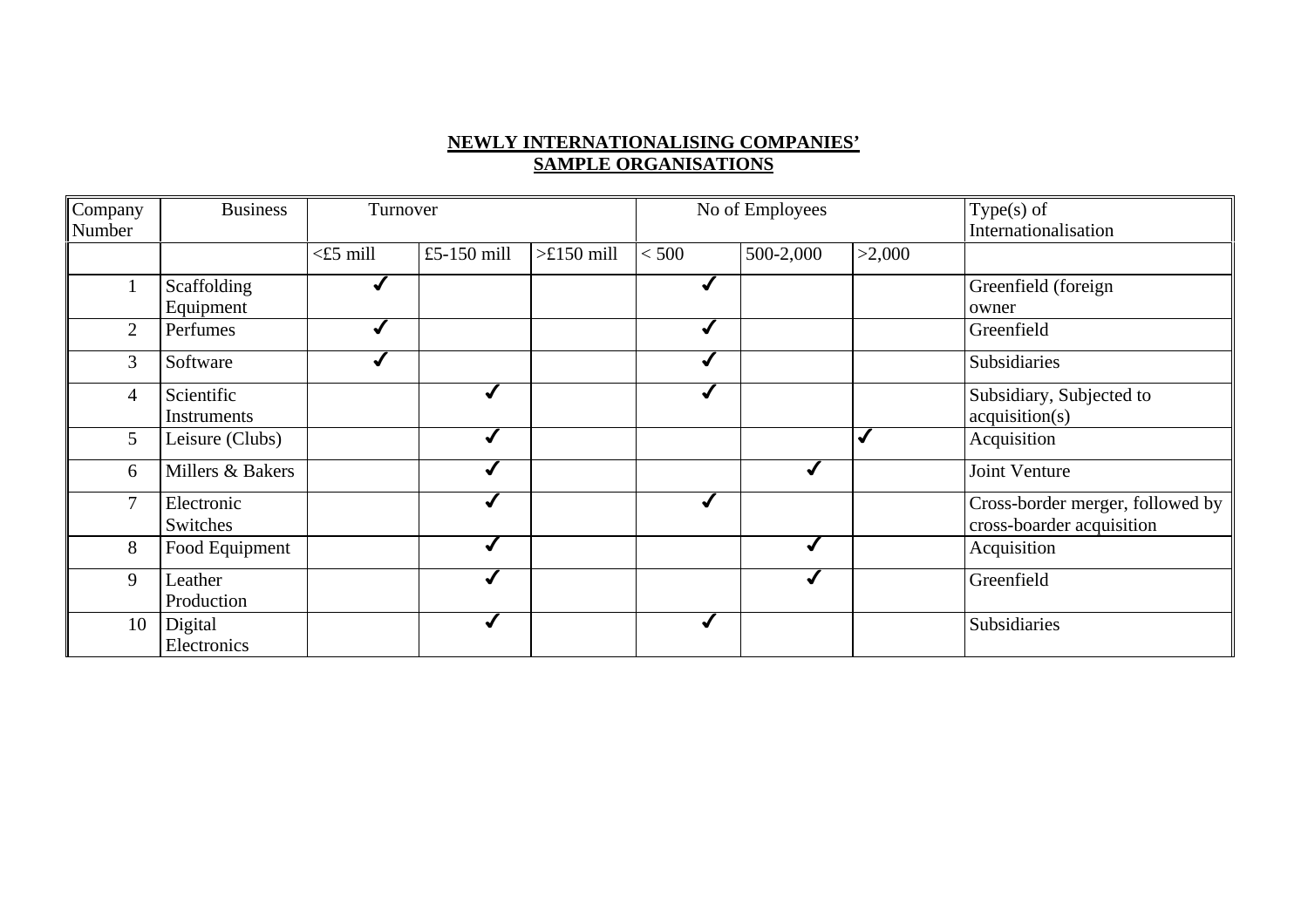|    |                         | $\leq$ £5 mill | £5-150 $m$ ill | $\rightarrow \pounds 150$ mill | < 500 | 500-2,000 | >2,000 |                           |
|----|-------------------------|----------------|----------------|--------------------------------|-------|-----------|--------|---------------------------|
|    |                         |                |                |                                |       |           |        |                           |
| 11 | <b>Bearings</b>         |                |                |                                |       |           |        | Foreign Parent            |
|    | Manufacture             |                |                |                                |       |           |        |                           |
| 12 | Food processing         |                |                |                                |       |           |        | Greenfield                |
|    | & distribution          |                |                |                                |       |           |        | Joint Venture             |
| 13 | Office Equipment        |                |                |                                |       |           |        | Acquisition               |
| 14 | Financial Services      |                |                |                                |       |           |        | Subsidiaries              |
| 15 | Financial               |                |                |                                |       |           |        | Subjected to acquisition. |
|    | Services                |                |                |                                |       |           |        | Joint Venture,            |
|    |                         |                |                |                                |       |           |        | Greenfield                |
| 16 | <b>Industrial Power</b> |                |                |                                |       |           |        | Joint Ventures            |
|    | Systems                 |                |                |                                |       |           |        |                           |

**FIGURE 1**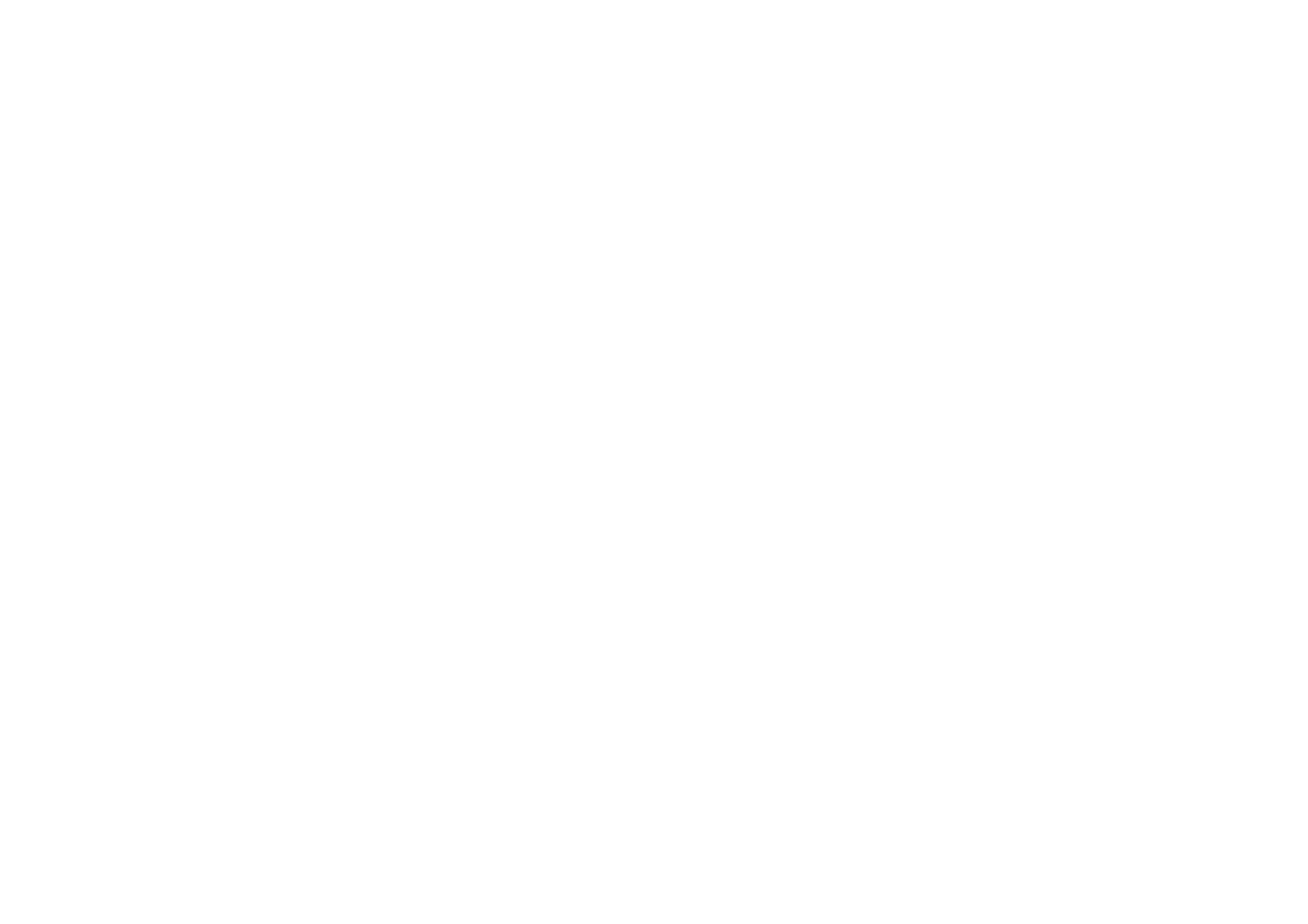#### **References**

- Baker M J (1985) Marketing : An Introductory Text, Macmillan Press
- Bartlett C & Ghoshal C (1989) Managing Across Boarders : The Transnational Solution, Howard Business School Press, Boston.
- Bhattacharya K (1981) 'How Companies can escape degeneration and death' Financial Times, 27 November
- Brooke M Z (1996) International Management A Review of Strategies and Operations, Stanley Thornes (Publishers) Ltd, Cheltenham.
- Cavusgil S T & Godiwalla Y M (1981) 'Decision-making for International Marketing : A Corporative Review' Management Decision, 20,4.
- Davidson W (1982) Global Strategic Management, Wiley, New York.
- Doz Y (1986) Strategic Management in Multinational Companies, Pergamon Press, Oxford.
- Edvardsson B, Edvinsson L and Nystrom H, "Internationalisation in Service Companies", *The Service Industries Journal*, Vol. 13, No 1, pp80-97. Grant R (1991) Contemporary Strategy Analysis, Blackwell, Oxford.
- 
- Greiner L (1972) 'Evolution and Revolution as Organisations Grow', Harvard Business Review, July August
- Hood N & Young S (1979) The Economics of Multinational Enterprise, Longman, London.
- Johanson J K and Vahlne J E (1990), "The Mechanism of Internationalisation", *International Marketing Review*, Vol. 7, No 4, pp11-24
- Lawrence, Peter (1988) Issues in European Business, Macmillan, London and Basingstoke.
- Leblanc B (1994) "European Competences Some Guidelines for Companies", Journal of Management Development, Vol 13, No 2
- Ohmae K (1990) The Borderless World, Fontana, London.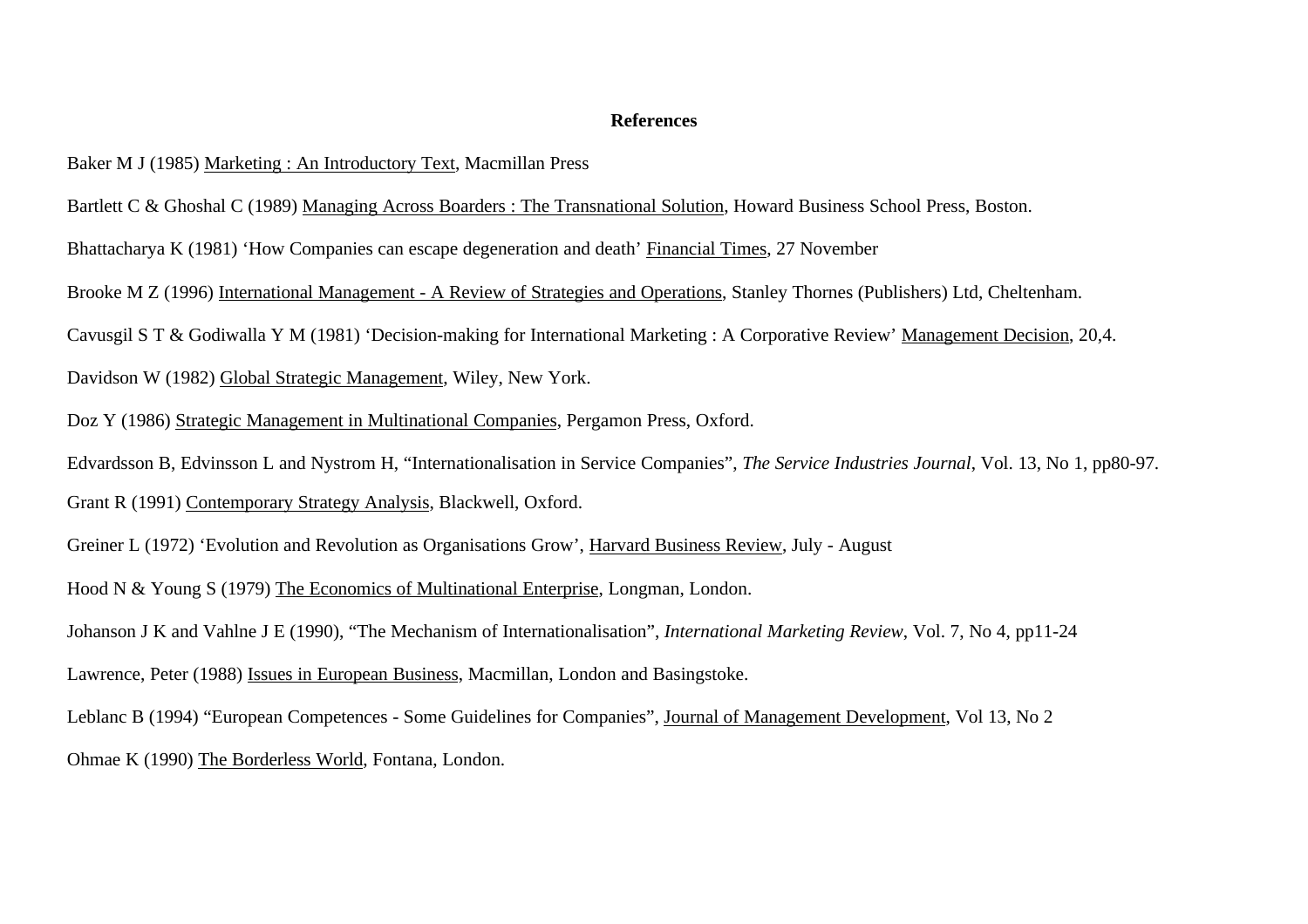Senge P M (1996) "The Leader's New Work", in K Starkey (ed) How Organisations Learn, International Thompson Business Press, London Siropolis N (1994) Small Business Management, Houghton Mifflin, Boston.

Sundaram A K & Black J S (1995) The International Business Environment, Prentice Hall, London.

Whittington R (1993) What is Strategy and Does It Matter? Routledge, London

Wilson D C (1992) A Strategy of Change, Routledge, London

Yao-Su Hu and Warner M (1996) "Cross Cultural Factors in Competitive Advantage at Home and Abroad", in Joynt P and Warner M (eds.) Managing Across Cultures: Issues and Perspectives, International Thompson Business Press, London, pp 376-387.

Young S, Hamil J, Wheeler C & Davies J R (1989) International Market Entry and Development, Prentice Hall, London.